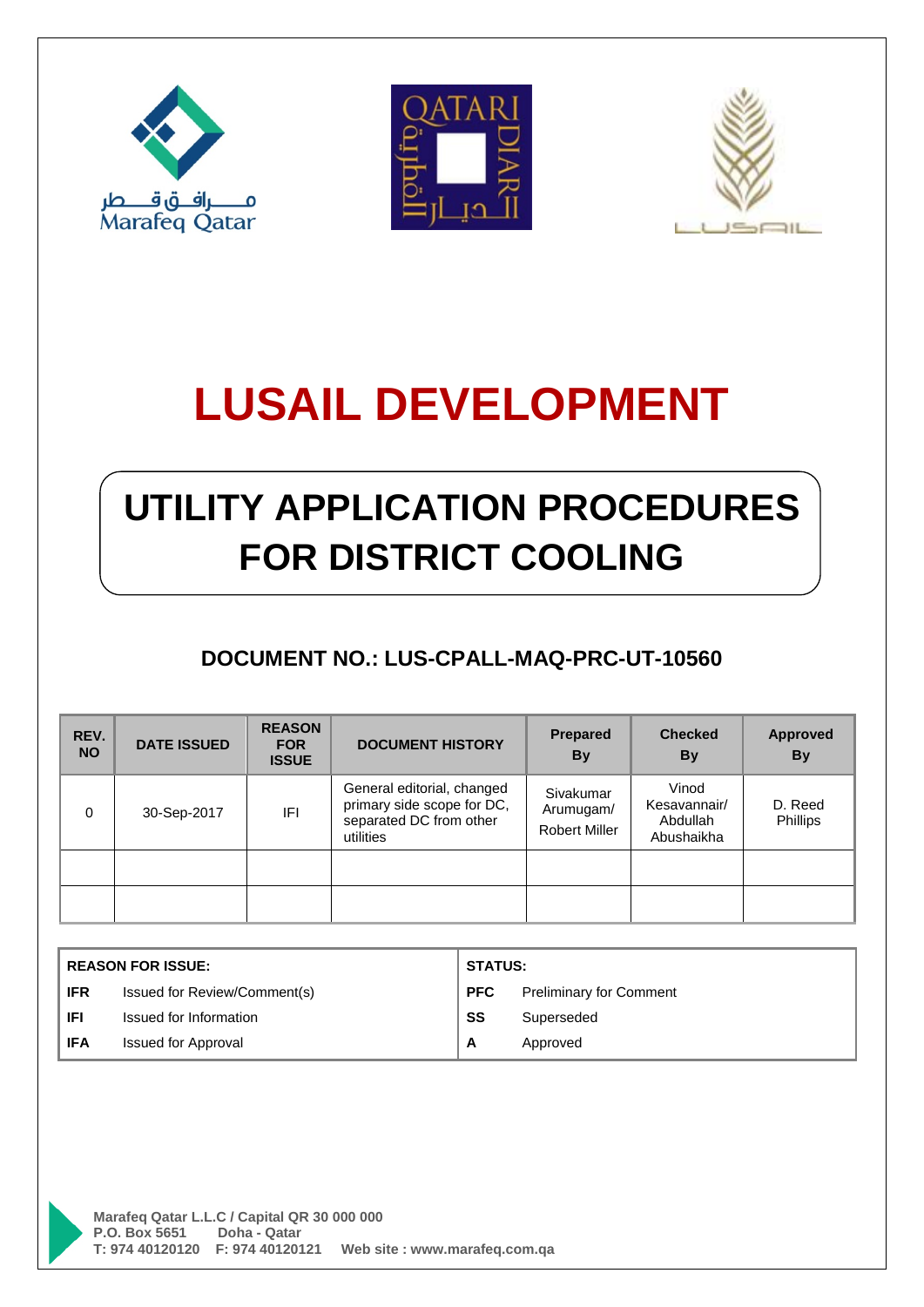



## **Contents**

| 1.    | <b>INTRODUCTION</b>                                           | 3                       |
|-------|---------------------------------------------------------------|-------------------------|
| 1.1   | <b>Definitions</b>                                            | $\overline{\mathbf{4}}$ |
| 1.2   | Nomenclature                                                  | 5                       |
| 2.    | <b>REGISTRATION AND REQUEST FOR INFORMATION</b>               | 6                       |
| 3.    | <b>DISTRICT COOLING—ENERGY TRANSFER STATION</b>               | 6                       |
| 3.1   | <b>ETS Preliminary Design</b>                                 | $\overline{7}$          |
| 3.1.1 | <b>Information provided by Customer</b>                       | $\overline{7}$          |
| 3.1.2 | <b>Information provided by Marafeq Qatar</b>                  | 8                       |
| 3.2   | <b>ETS Detailed Design</b>                                    | 8                       |
| 3.3   | <b>ETS Material Supply and Submittals</b>                     | 8                       |
| 3.4   | ETS design approval for obtaining building permit from Lusail | 9                       |
| 3.5   | <b>ETS Method Statement</b>                                   | 9                       |
| 3.6   | <b>ETS Installation Inspection</b>                            | 10                      |
| 4.    | <b>APPENDICES</b>                                             | 11                      |

| Page 2 of 11 | Project Name: Lusail Development    | Utilities Application Procedures for District Cooling |                       |
|--------------|-------------------------------------|-------------------------------------------------------|-----------------------|
|              | Doc. No. LUS-CPALL-MAQ-PRC-UT-10560 | Rev. No.: 00                                          | Rev. Date: 30-09-2017 |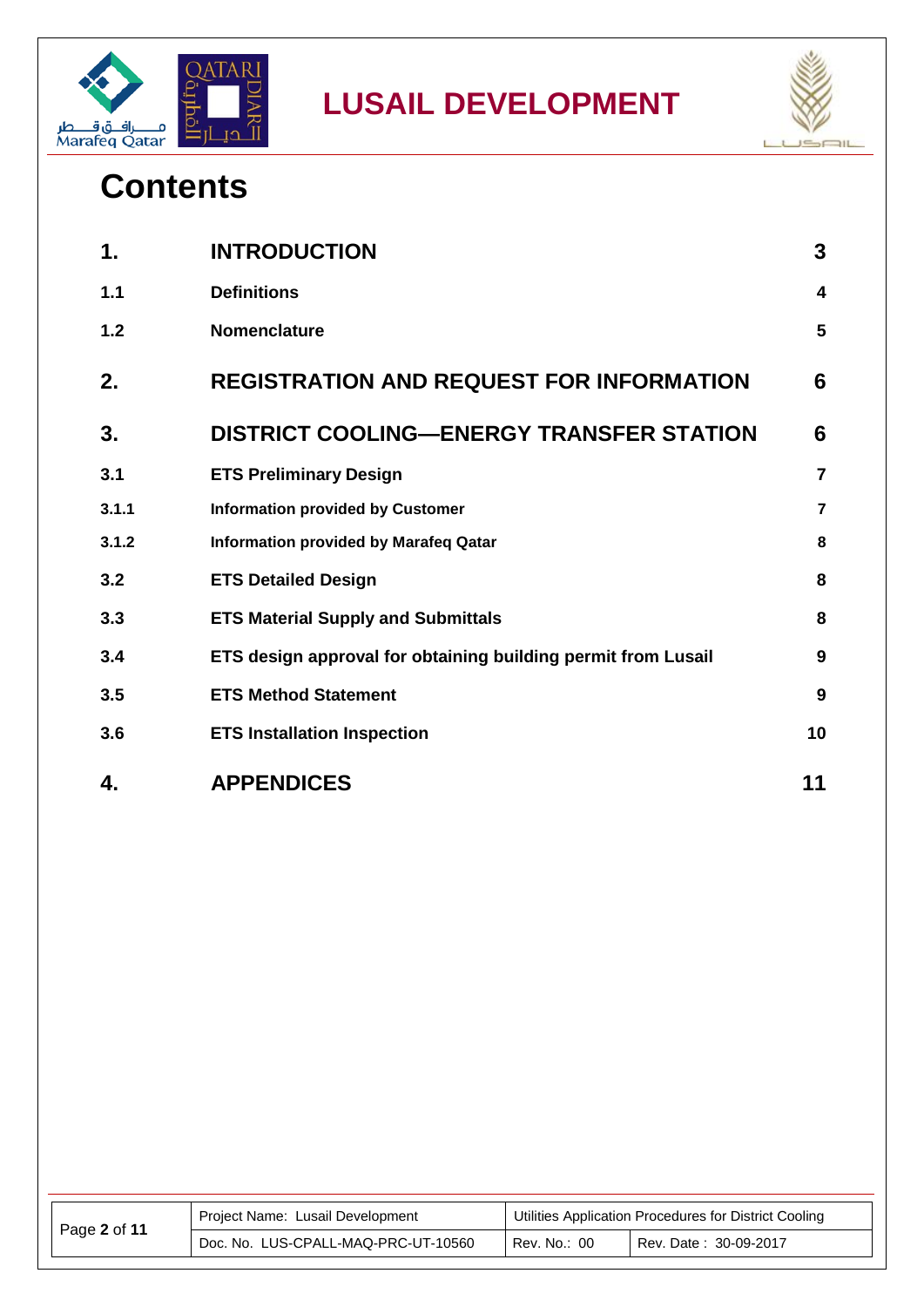

## **LUSAIL DEVELOPMENT**



#### <span id="page-2-0"></span>**1. INTRODUCTION**

This document describes specifically the procedures for connecting the Customer's building to the Marafeq district cooling system. These procedures replace those previously found in document LUS-CPALL-MAQ-PRC-UT-40040 Rev 0. Utility connection procedures for the other two utilities (Gas and Pneumatic Waste Collection system) are now describe in separate documents specifically related to those utilities. The Customer shall follow the applicable "Utility Application Procedures" for connecting the Customer's building to Marafeq utilities. The Customer shall follow the procedures of this document in compliance with Marafeq guidelines and technical requirements listed in the below table. The Customer is fully responsible for the design and installation of the secondary side (building side).

As described in document LUS-CPALL-MAQ-SPE-UT-00004, Marafeq's Design Guidelines for the Connection of ETS(s) to the District Cooling System Rev 5, Marafeq's scope includes design of the primary side of the ETS and supply of five (5) major materials including plate heat exchanger, programmable logic controller, pressure independent control valve, welded isolation ball valves, and pressure safety relief valves, in addition to the previous scope of temperature and differential pressure transmitters and flow/energy meter defined in ETS Guideline Rev 4.

| Document No.                 | <b>Description</b>                                                                                         |
|------------------------------|------------------------------------------------------------------------------------------------------------|
| <b>District Cooling (DC)</b> |                                                                                                            |
| LUS-CPALL-MAQ-SPE-UT-00001   | District Cooling Distribution System Design<br>Guidelines for Pre-insulated Pipes for Mega-<br>development |
| LUS-CPALL-MAQ-SPE-UT-00002   | District Cooling Distribution System Design<br>Guidelines for Civil Works for Mega-                        |
| LUS-CPALL-MAQ-SPE-UT-00003   | District Cooling Distribution System Design<br>Guidelines for Mechanical Works for Mega-<br>development    |
| LUS-CPALL-MAQ-SPE-UT-00004   | Marafeq's Design Guidelines for the connection<br>of ETS(s) to the District Cooling System                 |

#### **The Customer must coordinate with Marafeq in all of the following stages for District Cooling. The detailed requirements of each stage are covered in the next pages.**

- Registration and Request for Information
- Preliminary Design
- Detailed Design
- Material Submittals
- Method Statement
- Equipment Installation and Inspection

|              | Project Name: Lusail Development    | Utilities Application Procedures for District Cooling |                       |
|--------------|-------------------------------------|-------------------------------------------------------|-----------------------|
| Page 3 of 11 | Doc. No. LUS-CPALL-MAQ-PRC-UT-10560 | Rev. No.: 00                                          | Rev. Date: 30-09-2017 |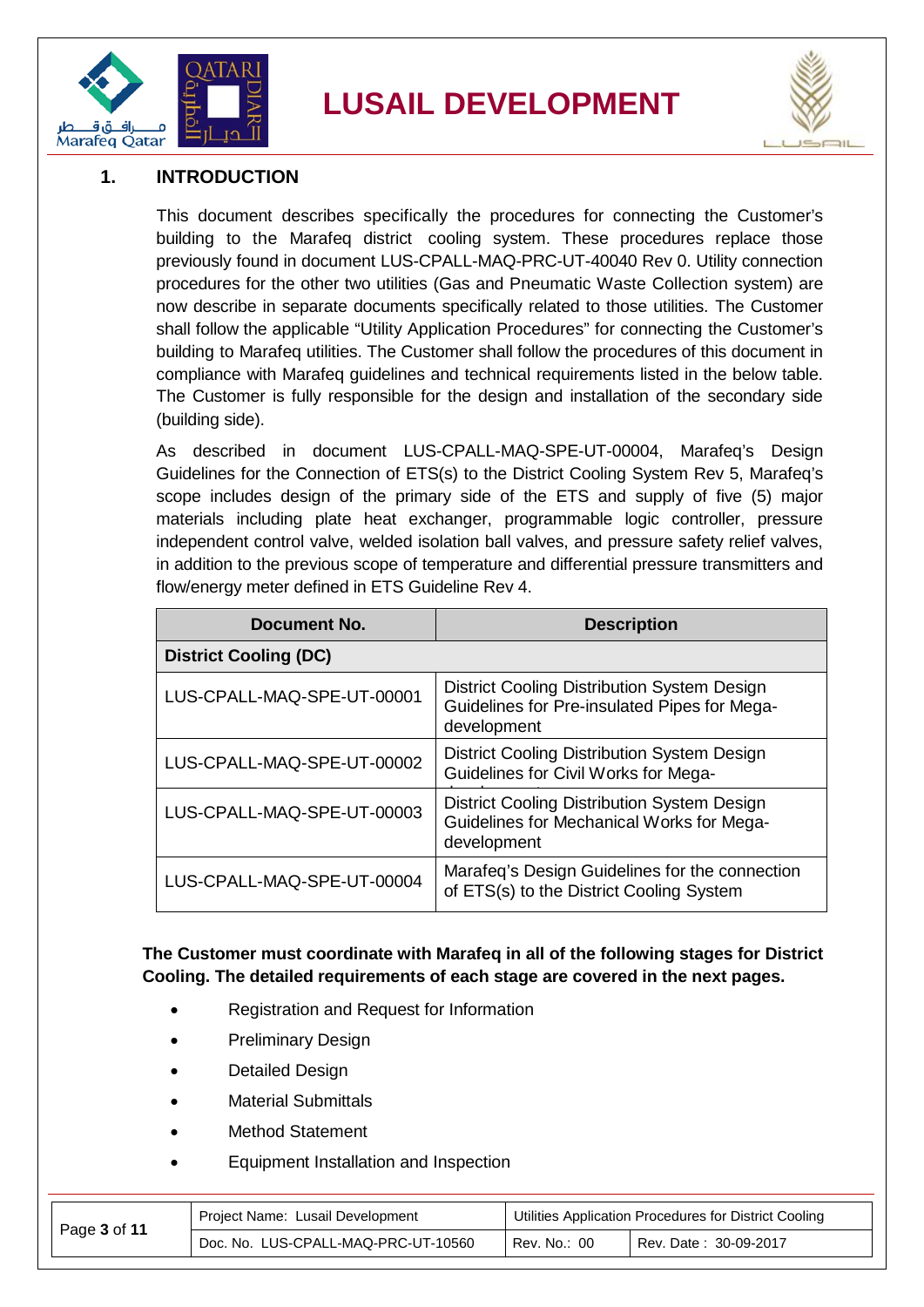



The Customer should submit all submittals in soft copy (CD) unless otherwise specified. Marafeq review status will be issued to the assigned email address provided by the Customer.

Marafeq is holding a technical consultation on Sunday. One half hour allocated for each Customer and the Customer shall send a meeting request with agenda to Marafeq (email: [engineering@marafeq.com.qa\)](mailto:engineering@marafeq.com.qa) by latest two working days before holding the meeting.

#### <span id="page-3-0"></span>**1.1 Definitions**

| Client                     | The Master Developer - Lusail Real Estate Development<br>Company (LREDC) or its appointed representative.                                                                                                 |
|----------------------------|-----------------------------------------------------------------------------------------------------------------------------------------------------------------------------------------------------------|
| <b>LCAC</b>                | Lusail City Administration Complex.                                                                                                                                                                       |
| Marafeq                    | The Utility Company which provides District Cooling,<br>Traditional Waste Management Services and carry out<br>design reviews and inspection services for Gas and<br>Pneumatic Waste Management Services. |
| Contractor                 | The Organization or its appointed representative,<br>responsible for execution of the works.                                                                                                              |
| Customer                   | The Owner of building or his representative.                                                                                                                                                              |
| <b>Building Consultant</b> | The Consultant employed by the owner and who is<br>responsible for design development.                                                                                                                    |
| Native files               | The original format that was used prior to conversion to<br>PDF format; like, AutoCAD, Excel, Word, etc.                                                                                                  |
| Sub-developer              | Used interchangeably with Customer                                                                                                                                                                        |

| Page 4 of 11 | Project Name: Lusail Development    | Utilities Application Procedures for District Cooling |                       |
|--------------|-------------------------------------|-------------------------------------------------------|-----------------------|
|              | Doc. No. LUS-CPALL-MAQ-PRC-UT-10560 | Rev. No.: 00                                          | Rev. Date: 30-09-2017 |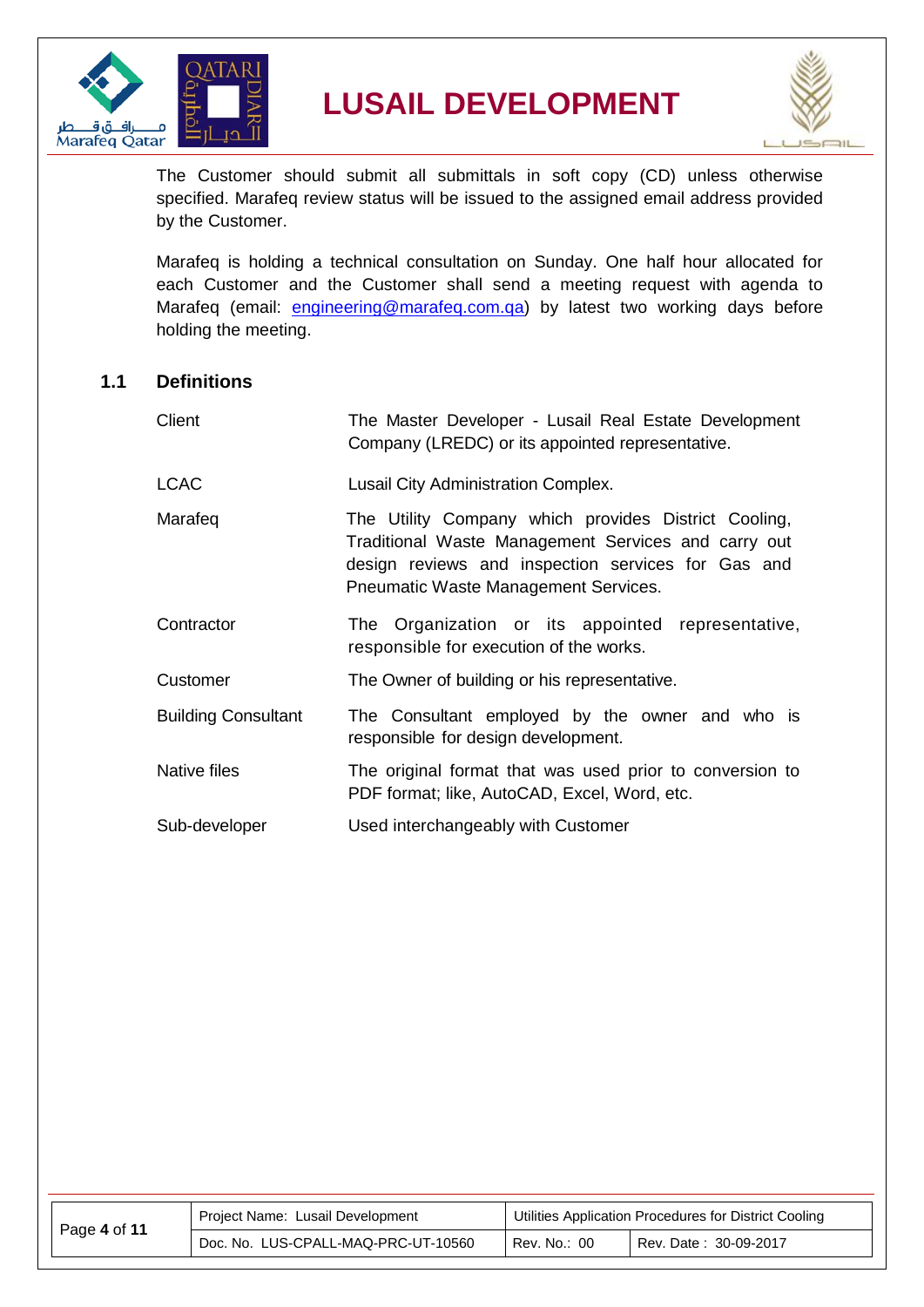



#### <span id="page-4-0"></span>**1.2 Nomenclature**

This document describes the guidelines to the nomenclature to be followed while providing a document number to a document, like Technical Submittals or Inspection Requests that are to be submitted to Marafeq Qatar. The customer has to strictly follow the guidelines as listed out in the table below and described further.

| SI.<br>No.     | <b>Document Number (Nomenclature)</b>          | Type of<br><b>Document</b>                                                          |
|----------------|------------------------------------------------|-------------------------------------------------------------------------------------|
| 1              | LUS-MAQ-(CUSTOMER ID)-INR-(UTILITY)-00XX-RevXX | <b>Inspection Request</b>                                                           |
| 2              | LUS-MAQ-(CUSTOMER ID)-SDW-(UTILITY)-00XX-RevXX | Shop Drawing                                                                        |
| 3              | LUS-MAQ-(CUSTOMER ID)-PDS-(UTILITY)-00XX-RevXX | <b>Preliminary Design</b>                                                           |
| 4              | LUS-MAQ-(CUSTOMER ID)-DDS-(UTILITY)-00XX-RevXX | <b>Detailed Design</b>                                                              |
| 6              | LUS-MAQ-(CUSTOMER ID)-MTS-(UTILITY)-00XX-RevXX | <b>Material Submittal</b>                                                           |
| $\overline{7}$ | LUS-MAQ-(CUSTOMER ID)-MOS-(UTILITY)-00XX-RevXX | <b>Method Statement</b>                                                             |
| 8              | LUS-MAQ-(CUSTOMER ID)-SPE-(UTILITY)-00XX-RevXX | Specifications                                                                      |
| 9              | LUS-MAQ-(CUSTOMER ID)-WPS-(UTILITY)-00XX-RevXX | <b>Welding Procedure</b>                                                            |
| 11             | LUS-MAQ-(CUSTOMER ID)-GEN-(UTILITY)-00XX-RevXX | General (All other<br>submittals like design<br>conformance application<br>$etc.$ ) |

The values mentioned within the closed brackets will change according to the customer and the requirement whereas the 00XX represents the number of the document which will start from 0001 and then move on in the ascending order. The revision number (RevXX) has to be maintained depending on how many times the document has been resubmitted. The first submission will always have a revision, Rev00.

|              | Project Name: Lusail Development    | Utilities Application Procedures for District Cooling |                       |
|--------------|-------------------------------------|-------------------------------------------------------|-----------------------|
| Page 5 of 11 | Doc. No. LUS-CPALL-MAQ-PRC-UT-10560 | Rev. No.: 00                                          | Rev. Date: 30-09-2017 |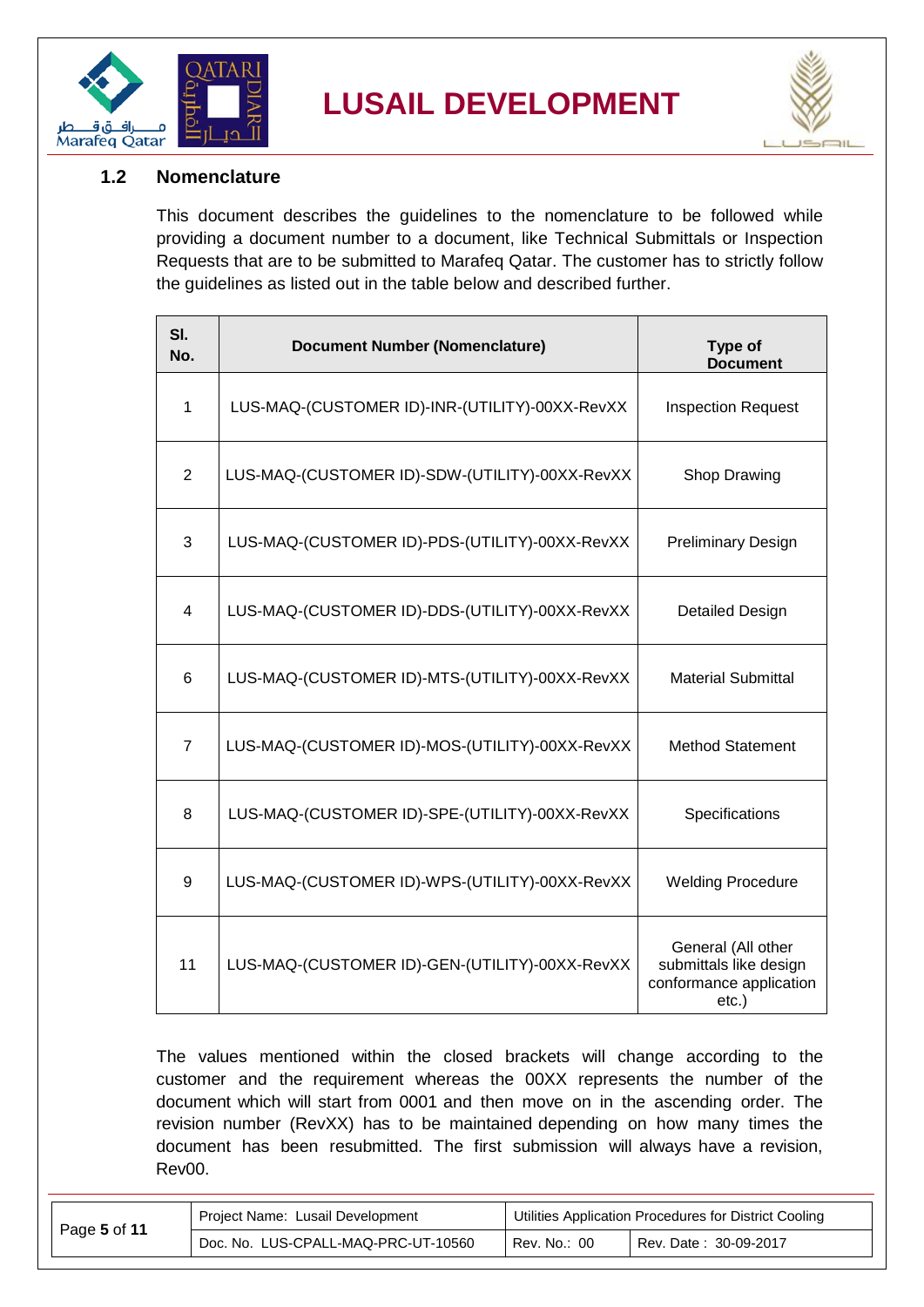

**LUSAIL DEVELOPMENT**



[For example, if a customer with customer ID MQ100, wants to raise a Welding Inspection Request for DC, for a joint that was rejected once in the first INR, the document number should be as follows: LUS-MAQ-MQ100-INR-DC-0001-Rev01]

The customer should also ensure that for each type of submittal the numbering starts from 0001, irrespective of whether 0001 has already been used for another type of submittal.

[For example; a customer has to raise his first Inspection Request as LUS-MAQ-MQ100-INR-DC- 0001-Rev00, even if he already has a submittal for Shop Drawing as LUS-MAQ-MQ100-SDW-DC- 0001-Rev00, because they are two separate types of documents.]

The customer has to always ensure that when an already commented document is resubmitted, it should contain the same nomenclature as the original document with the only change being in the revision number. If an already commented document is resubmitted as a new document, with new number, the document will be non-compliant and rejected immediately without comment. All changes shall be noted with number and revision clouds. Failure to comply will result in the submittal being non-compliant and returned immediately without comment.

#### <span id="page-5-0"></span>**2. REGISTRATION AND REQUEST FOR INFORMATION**

The Customer should complete the registration form as provided in Application No. 1 with specifying the utility (District Cooling) details and submit to Marafeq (email: [customer.service@marafeq.com.qa\)](mailto:customer.service@marafeq.com.qa).

In parallel with the above registration, Customer shall complete other Applications (from 2 to 10) as provided in Appendixes and to submit Marafeq (email: [engineering@marafeq.com.qa\)](mailto:engineering@marafeq.com.qa) for each stages as required.

For the purpose of design calculations, the Customer may request the allocated utility (District Cooling) pipe sizes and estimated load for the building by completing Application No. 3 and submitting to Marafeq. Marafeq shall provide the required information within five working days from the date of receiving the application.

#### <span id="page-5-1"></span>**3. DISTRICT COOLING—ENERGY TRANSFER STATION**

The Energy Transfer Station (ETS) shall be designed and constructed in accordance with Marafeq's Design Guidelines for the Connection of ETS(s) to the District Cooling System, LUS-CPALL-MAQ-SPE-UT-00004 (ETS Design Guideline) latest revision as applicable.

|              | Project Name: Lusail Development    | Utilities Application Procedures for District Cooling |                       |
|--------------|-------------------------------------|-------------------------------------------------------|-----------------------|
| Page 6 of 11 | Doc. No. LUS-CPALL-MAQ-PRC-UT-10560 | Rev. No.: 00                                          | Rev. Date: 30-09-2017 |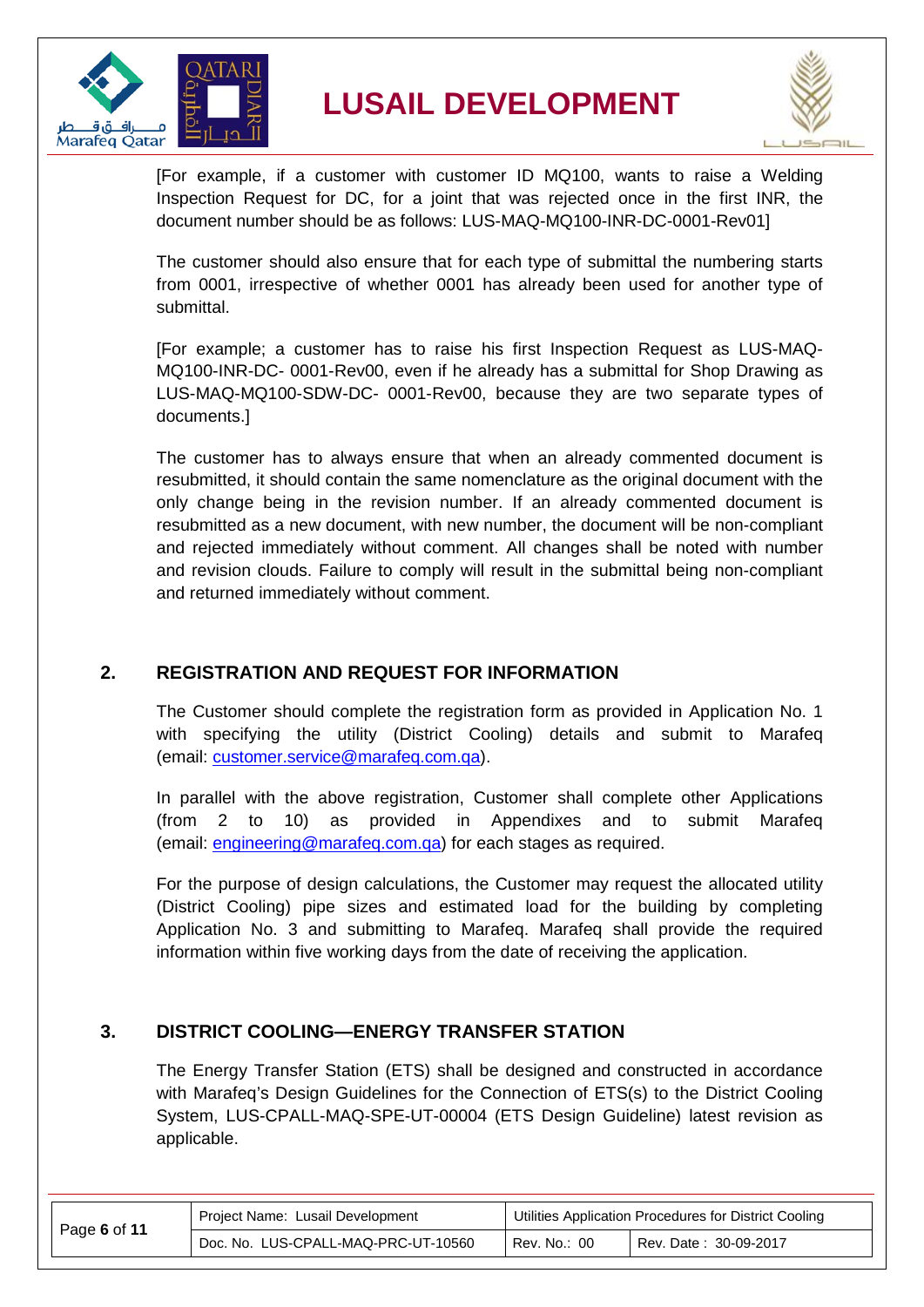



From July 1, 2017 and onwards, Customers shall comply with this Utility Application Procedure and any subsequent revisions. Customers who submitted ETS design documents prior to July 1, 2017 shall follow the previous procedures described in LUS-CPALL-MAQ-PRC-UT-40040 Rev 0.

#### <span id="page-6-0"></span>**3.1 ETS Preliminary Design**

Further to the registration in Clause 2 above, the Customer shall submit "Design Conformance Certificate" (Application No. 2) and receive approval from Marafeq.

The cooling demand stipulated on the approved "Design Conformance Certificate" shall be the basis of the Cooling Services Agreement. Drawings and documents must be submitted in softcopy (CD) both editable and searchable PDF and native format (AutoCAD, MS Word, Excel, etc.).

The Customer shall sign the contract for ETS design and equipment supply based on the preliminary cooling demand along with the proposed ETS room location to Marafeq. Cost of the same will be provided by Marafeq.

Within 15 working days after signing the design and equipment supply contract and receiving the Customer proposed location of ETS, Marafeq will provide the Customer with a Preliminary Design layout drawing indicating the space required for primary side of ETS, initial routing of pipes and initial arrangement of plate heat exchangers. The Customer shall add the space required for secondary side equipment and arrive at the overall ETS room size.

The Customer shall submit the ETS room size and location based on Marafeq input mentioned above.

Marafeq will not commence preliminary design and order materials until the contract for design and supply of materials are signed by Customer and down payments are received for this contract.

#### <span id="page-6-1"></span>**3.1.1 Information provided by Customer**

The following are required from Customer prior to the commencement of Preliminary Design.

- 1. Approved "Design Conformance Certificate" (If any changes from registration stage, submit revised certificate).
- 2. The Customer must sign the contract for Design, Materials Supply and Inspection services for the design and supply of material supplied and/or installed by Marafeq.

|              | Project Name: Lusail Development    | Utilities Application Procedures for District Cooling |                       |
|--------------|-------------------------------------|-------------------------------------------------------|-----------------------|
| Page 7 of 11 | Doc. No. LUS-CPALL-MAQ-PRC-UT-10560 | Rev. No.: 00                                          | Rev. Date: 30-09-2017 |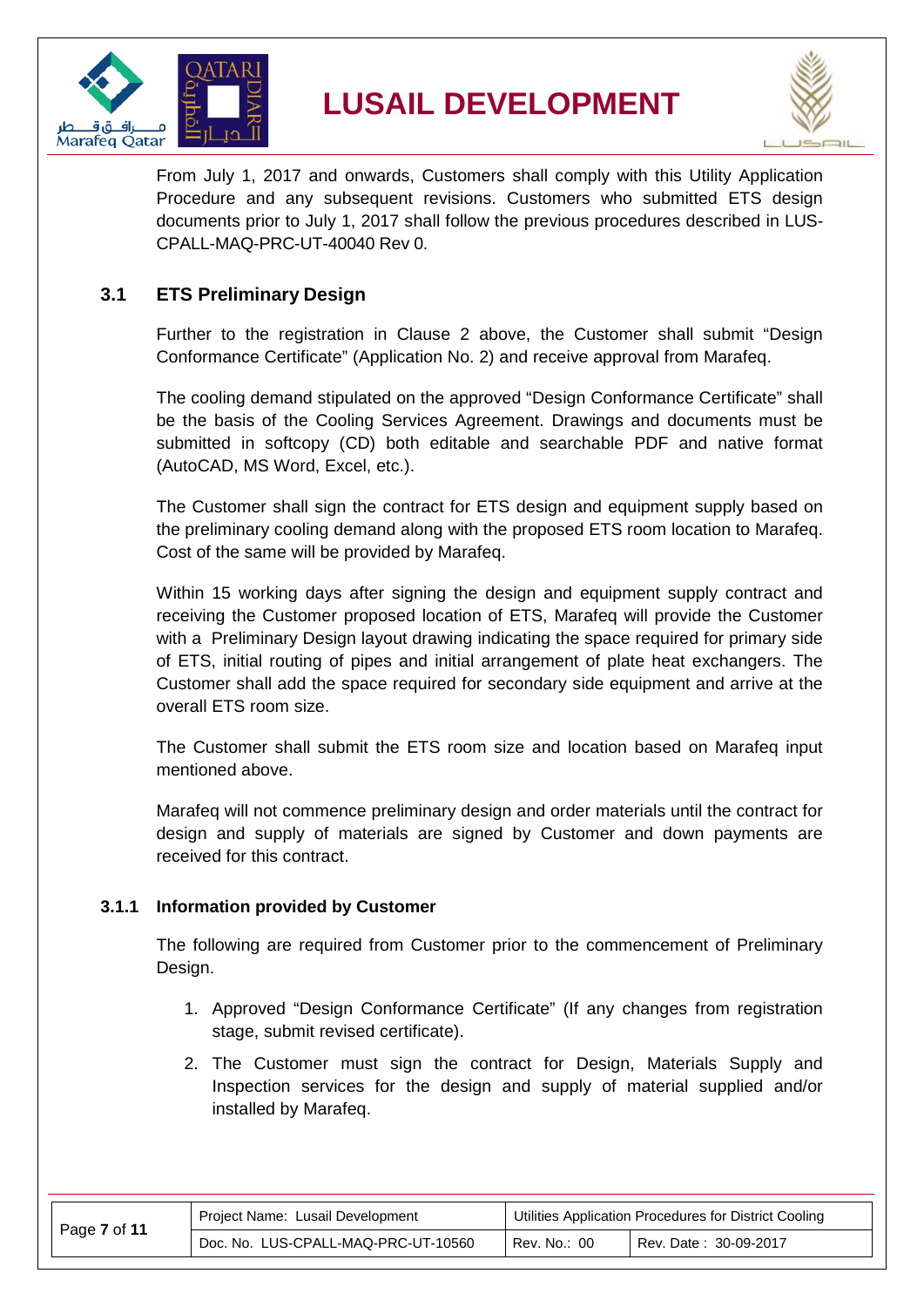



- 3. The Customer must pay the down payment for the contract for Design, Materials Supply and Inspection services. Marafeq will not commence preliminary design and order materials until the down payments are received.
- 4. Building location and site plan drawing.
- 5. Plan and sections showing the route to access the ETS.
- 6. Architectural layout drawing showing the proposed location of the ETS room including sections.

#### <span id="page-7-0"></span>**3.1.2 Information provided by Marafeq Qatar**

Marafeq will provide the following as part of the Preliminary Design of the ETS primary side:

- 1. Preliminary arrangement of PHE and primary side pipe routing etc. from point of supply and return to PHE and sections, if required.
- 2. Required space for the primary side equipment and piping.

Note: Customer shall add the space required for secondary side equipment and arrive at the overall ETS room size.

#### <span id="page-7-1"></span>**3.2 ETS Detailed Design**

Customer shall review the preliminary design submittal from Marafeq from the point of view of coordinating with secondary side design and provide acceptance to Marafeq within 10 working days of receiving the preliminary design from Marafeq.

Customer shall submit the final ETS room architectural and structural drawings plans and sections and ETS secondary side preliminary drawings as softcopy (DVD) both editable and searchable PDF and native format (AutoCAD).

Within 30 working days of receiving the acceptance of preliminary design from the Customer, Marafeq will submit the detail design in accordance with the ETS Guideline and Marafeq requirement.

Customer shall submit his acceptance of Marafeq detailed design within 10 working days from receipt. Marafeq will then proceed to order the materials/ equipment supplied by Marafeq, subject to the receipt of payment as envisaged in the Contract for the "Design, Materials Supply and Inspection services". Marafeq will not order material until the payment are received.

#### <span id="page-7-2"></span>**3.3 ETS Material Supply and Submittals**

Material submittal required to be submitted by the Customer are primary side pipes, fittings, air vents, drain valves and strainers. Material submittal shall include selection sheets and compliance statement. Drawings and documents must be submitted in

|              | Project Name: Lusail Development    | Utilities Application Procedures for District Cooling |                       |  |
|--------------|-------------------------------------|-------------------------------------------------------|-----------------------|--|
| Page 8 of 11 | Doc. No. LUS-CPALL-MAQ-PRC-UT-10560 | Rev. No.: 00                                          | Rev. Date: 30-09-2017 |  |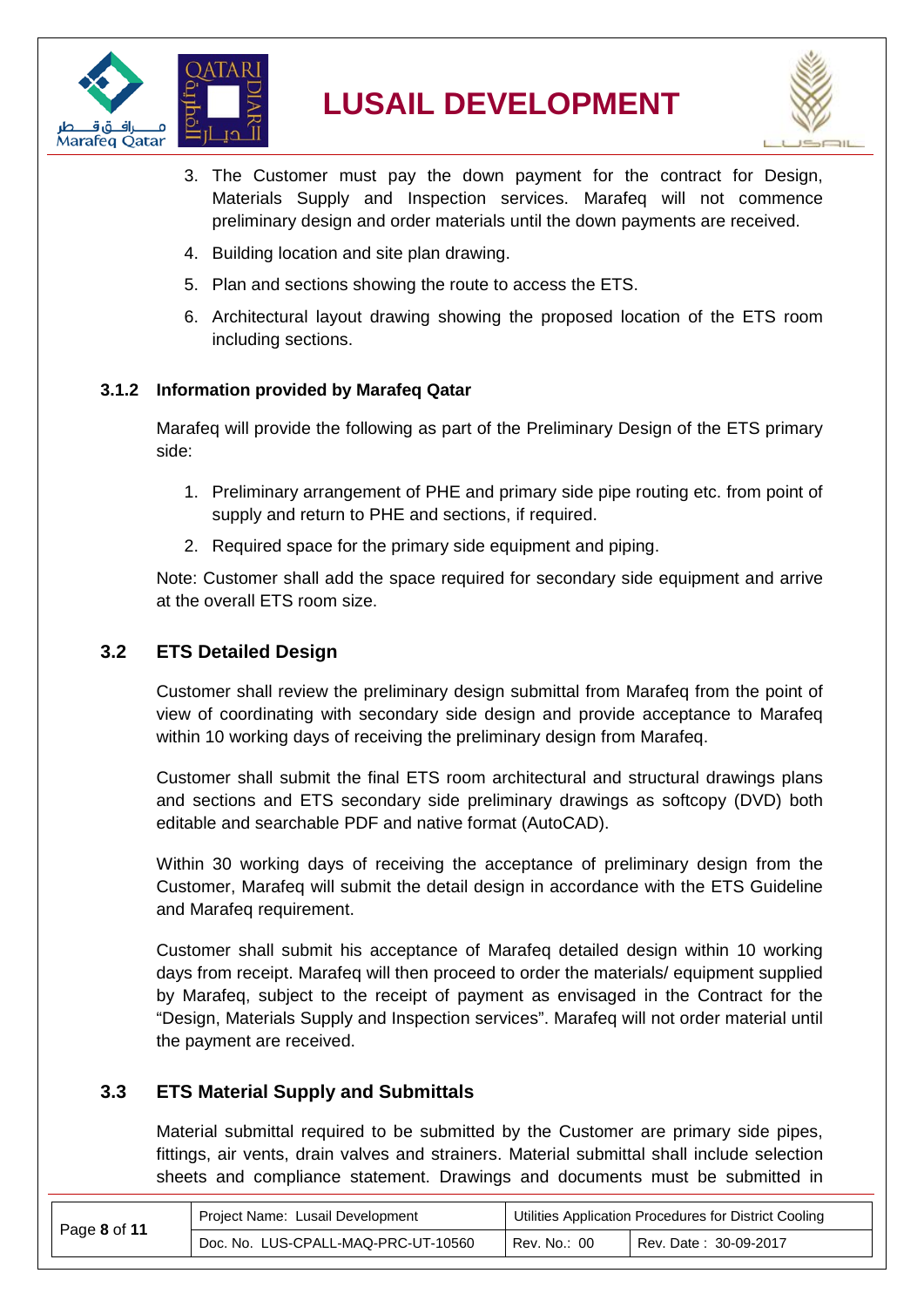



softcopy (DVD) both editable and searchable PDF and native format (AutoCAD, MS Word, Excel, etc.).

Marafeq will provide the review status within 10 working days after receipt of a compliant material submittal:

Customer shall discuss and agree the delivery schedule of materials supplied by Marafeq. Typical lead time of the materials supplied by Marafeq can be obtained from Marafeq after the contract is signed and down payment is paid.

#### <span id="page-8-0"></span>**3.4 ETS design approval for obtaining building permit from Lusail**

After completion of above section [3.2](#page-7-1) detail design activity, Customer shall follow the procedure described below to obtain building permit from Lusail (LREDC).

- 1. Customer shall incorporate and complete secondary side (building side) ETS design on the Marafeq issued primary side detail design. Customer to submit 1 set of hard copy (with stamp) and soft copy of completed design for Marafeq review and approval.
- 2. Marafeq will review the drawings and provide with comments/approval with stamp and return the drawings to the Customer.
- 3. Customer shall upload approved drawings on MMUP website/server for obtaining building permit.

The above listed procedure is applicable only for Customers who are submitting ETS design from July 1, 2017 and onwards. Customers who submitted ETS design documents prior to July 1, 2017 shall follow the previous procedures described in document number LUS-CPALL-MAQ-PRC-UT-40040 Rev 0.

#### <span id="page-8-1"></span>**3.5 ETS Method Statement**

This step requires the information listed below. Marafeq will provide the review status within 10 working days after receipt of a compliant method statement submittal (Refer ETS Guidelines for the templates of method statements).

- 1. Method statement for the hydro static testing of primary side of equipment inside ETS room.
- 2. Method statement for flushing, cleaning and passivation for the primary chilled water pipes.
- 3. Method statements for ETS primary side tie-in connection to District Cooling network. Refer Application No. 6 for check list for ETS primary side tie-in connection to DC network.

Drawings and documents must be submitted in softcopy (DVD) both editable and searchable PDF and native format (AutoCAD, MS Word, Excel, etc.).

|              | Project Name: Lusail Development    | Utilities Application Procedures for District Cooling |                       |
|--------------|-------------------------------------|-------------------------------------------------------|-----------------------|
| Page 9 of 11 | Doc. No. LUS-CPALL-MAQ-PRC-UT-10560 | Rev. No.: 00                                          | Rev. Date: 30-09-2017 |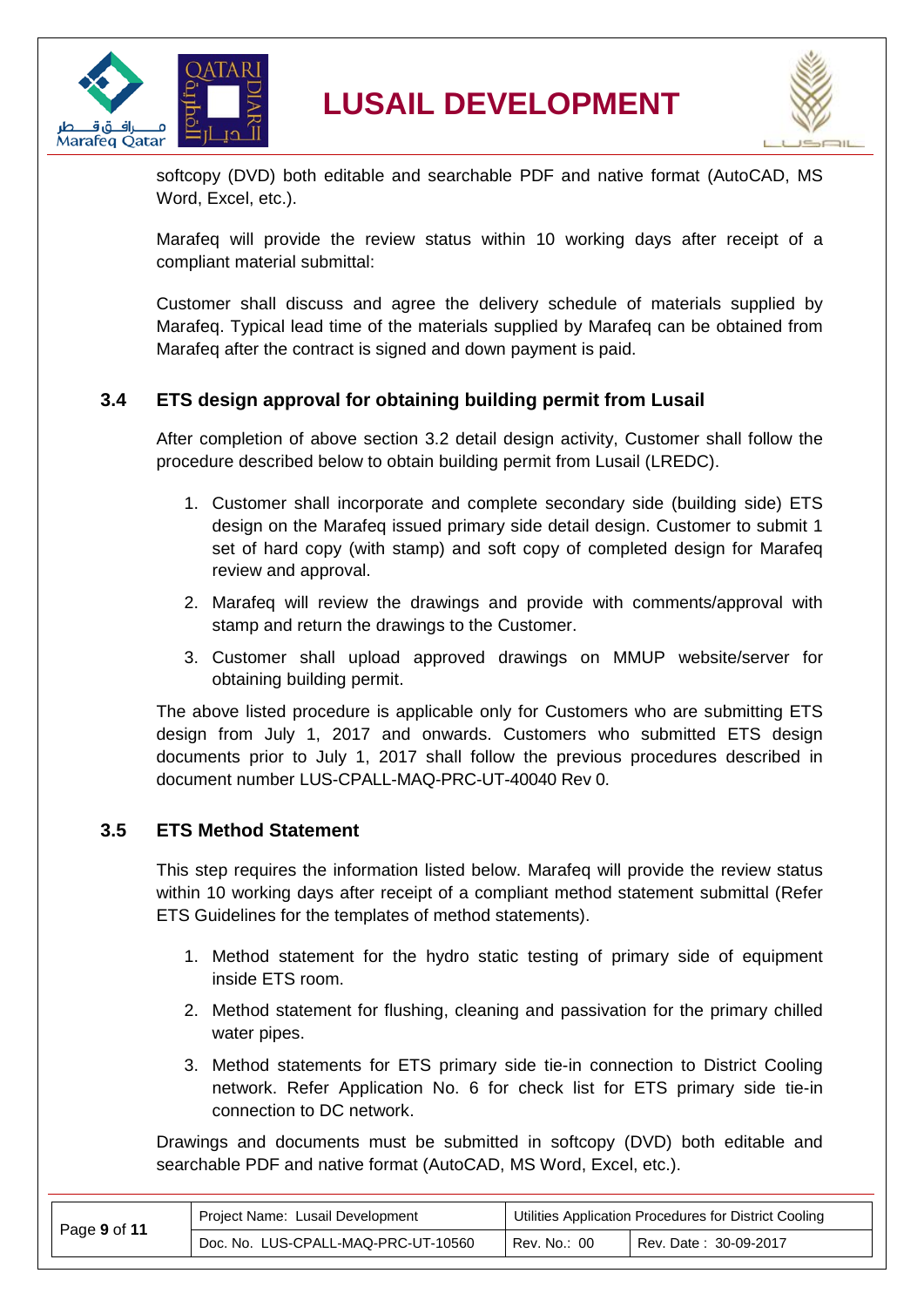



#### <span id="page-9-0"></span>**3.6 ETS Installation Inspection**

The Customer shall complete the Inspection Request Form as provided in Application No. 5 for every inspection to be made and submit to Marafeq by latest five working days before the inspection date.

Three weeks before the pipe installation inside the ETS room is completed, the Customer should request for metering equipment (energy meter, flow meter, temperature transmitters and pressure differential transmitter). The inspection must be verified by the Building Consultant prior to Marafeq's inspection. Marafeq may inspect the installation at any stage but particularly to the following stages.

- 1. Marafeq will conduct an installation inspection after equipment, components, and piping are installed and connected. A snag list will be issued to the Customer.
- 2. Hydrostatic pressure test.
- 3. During flushing for flow verification, water quality and compliance to method statement
- 4. During chemical cleaning to review water quality.
- 5. After completion of passivation to review water quality.
- 6. Final inspection after all above are completed successfully, to ensure all comments given during installation inspection are completed satisfactorily and to review and approve tie-in to district cooling network.
- 7. The Customer shall submit Site Interface Permit Form (Application No. 7) to Marafeq for approval for ETS primary side tie-in to DC network, at least five working days before commencing the tie-in works. The tie-in works shall be done under supervision of Marafeq Engineer.
- 8. The Customer shall submit Inspection Request Form (Application No. 8) to Marafeq for final approval, after completing the above item no.7 activity.
- 9. The Customer is responsible to maintain chemicals in the pipeline until finally connected to the network.
- 10. The Customer should submit the following to Marafeq:
	- Inspection Request Form and undertaking letter duly signed by the building supervision consultant stating that the installation has been done as per approved design and in accordance with Marafeq ETS guidelines.
	- Marafeq approved pressure test documents.
	- Marafeq approved flushing, cleaning and passivation stage documents with satisfactory water analysis report for primary side.
	- Building supervision consultant signed flushing, cleaning and passivation stage documents with satisfactory water analysis report for secondary side.
- 11. As-built drawings.

|               | Project Name: Lusail Development    | Utilities Application Procedures for District Cooling |                       |  |
|---------------|-------------------------------------|-------------------------------------------------------|-----------------------|--|
| Page 10 of 11 | Doc. No. LUS-CPALL-MAQ-PRC-UT-10560 | Rev. No.: 00                                          | Rev. Date: 30-09-2017 |  |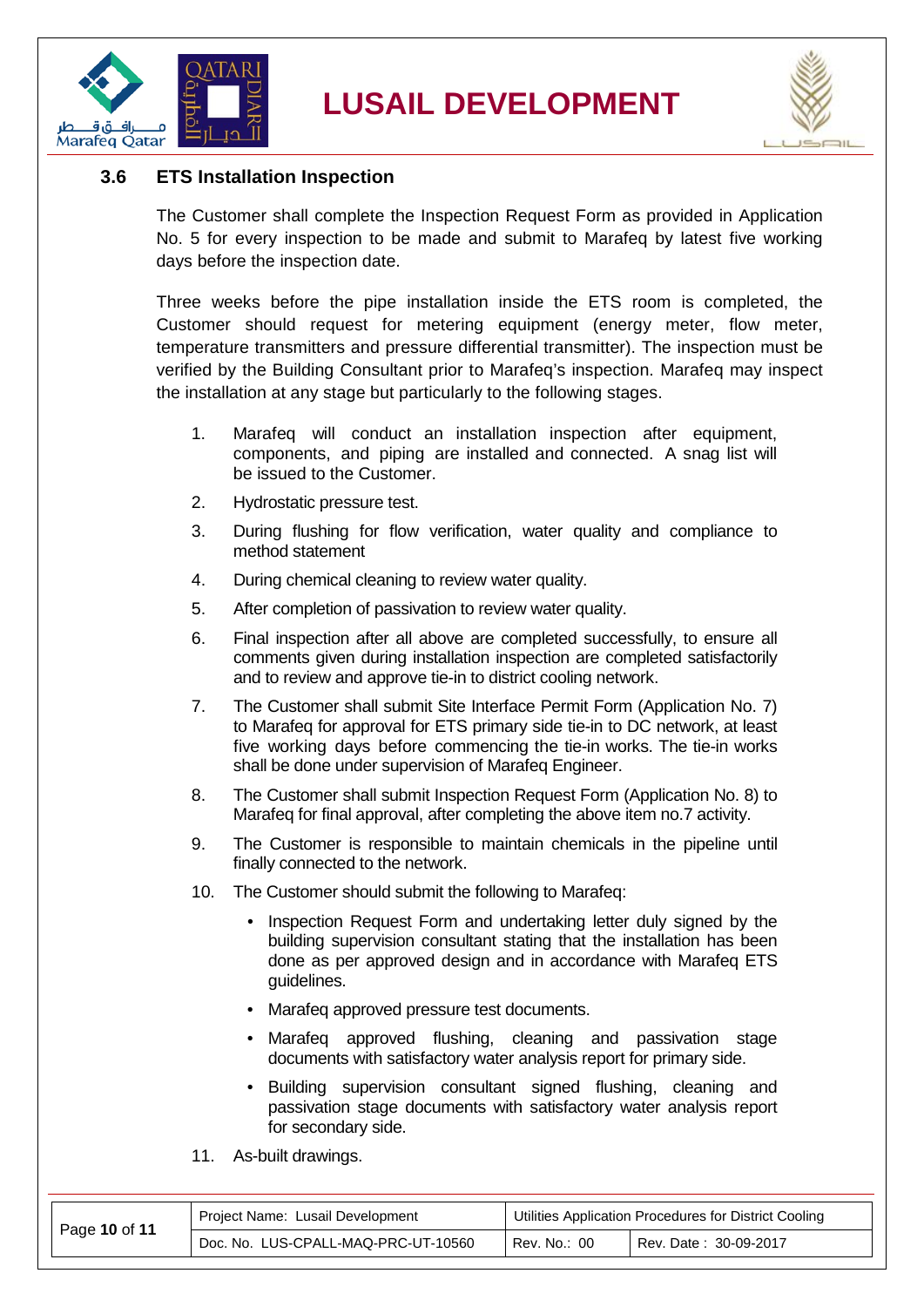



Marafeq will issue an ETS Conformance Certificate after all payments and above referred documents are received and final inspection is satisfied.

#### <span id="page-10-0"></span>**4. APPENDICES**

**Application No. 1 Registration Form**

**Application No. 2 District Cooling- Design Conformance Certificate**

**Application No. 3 Request for Information**

**Application No. 4 District Cooling**

**Application No. 5 Inspection Request Form**

**Application No. 6 Check list for ETS Tie-in connection to DC network**

**Application No. 7 Site Interface Permit**

**Application No. 8 Inspection Request for Connection with Infrastructure Pipes**

| Page 11 of 11 | Project Name: Lusail Development    | Utilities Application Procedures for District Cooling |                       |  |
|---------------|-------------------------------------|-------------------------------------------------------|-----------------------|--|
|               | Doc. No. LUS-CPALL-MAQ-PRC-UT-10560 | Rev. No.: 00                                          | Rev. Date: 30-09-2017 |  |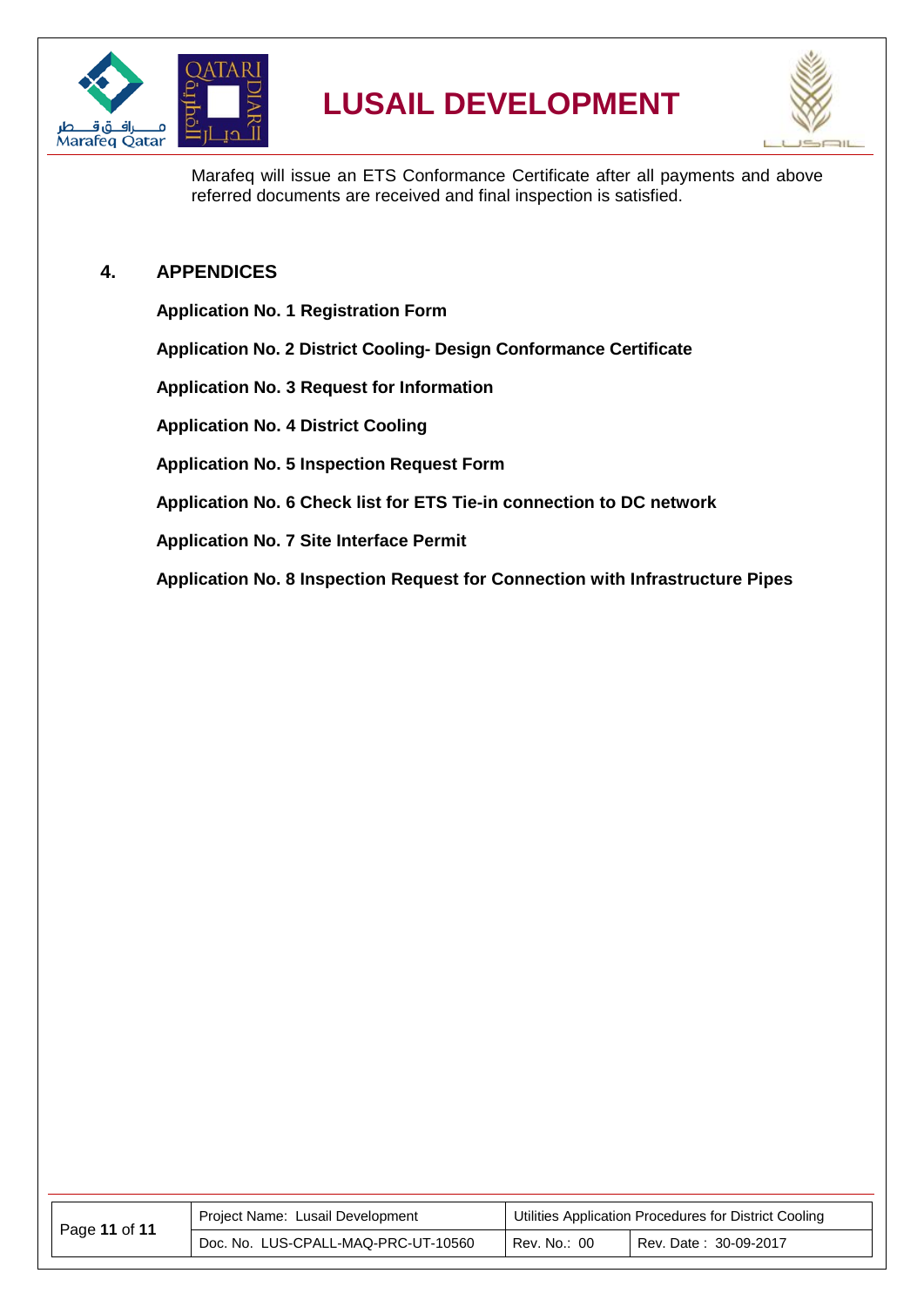

| <b>APPLICATION NO.1: REGISTRATION FORM</b>                                 |                         | عميل طلب تسجيل                                                               |
|----------------------------------------------------------------------------|-------------------------|------------------------------------------------------------------------------|
| <b>Land Details</b>                                                        |                         | تاريخ الطلب                                                                  |
| <b>Application Date</b>                                                    |                         | الطلب تاريخ                                                                  |
| <b>Municipality Application Number</b>                                     |                         | رقم طلب بلدية الظعاين                                                        |
| <b>Plot Number</b>                                                         |                         | رقم القطعة                                                                   |
| <b>Plot Type and Use</b>                                                   |                         | رقم القطعه والإستخدام                                                        |
| <b>Requested Utility</b>                                                   | <b>District Cooling</b> | الخدمة المطلوبه                                                              |
| <b>Expected Connection Date</b>                                            |                         | لتاريخ المتوقع لتوصيل الخدمة                                                 |
| <b>Type of Customer:</b><br>□ Company □ Individual<br>□ Information Update |                         | نوع العميل <del>:</del><br>شركة∏ شخصى □<br><mark>□ تحديث معلومات عميل</mark> |
| <b>Owner Name</b>                                                          |                         | اسم المالك                                                                   |
| C.R NO. OR Owner ID No.                                                    |                         | رقم السجل التجاري أو الرقم<br>الشخصبة                                        |
| <b>C.R Expiry Date OR Owner ID</b><br><b>Expiry Date</b>                   |                         | تاريخ انتهاء السجل التجارى أوالبطاقة<br>الشخصية للمالك                       |
| <b>Authorized Person Name</b>                                              |                         | اسم المخول بالتوقيع                                                          |
| <b>Mobile</b>                                                              |                         | الهاتف الجوال<br>رقم الهاتف الأرض <i>ي</i>                                   |
| <b>Land Line Phone Number</b>                                              |                         |                                                                              |
| P.O. Box                                                                   |                         | صندوق البريد                                                                 |
| <b>Email</b>                                                               |                         | البريد الإلكتروني                                                            |
| <b>Owner OR Authorized</b><br><b>Signature</b>                             |                         | توقيع المالك أو المخول بالتوقيع                                              |
| <b>Company Stamp</b>                                                       |                         | ختم الشركة                                                                   |
| <b>CONSULTANT</b>                                                          |                         | الإستشارى                                                                    |
| <b>Company Name</b>                                                        |                         | اسم الشركة                                                                   |
| C.R No.                                                                    |                         | رقم السجل التجارى                                                            |
| <b>C.R Expiry Date</b>                                                     |                         | تاريخ انتهاء السجل التجاري                                                   |
| <b>Name Authorized Person</b>                                              |                         | اسم المخول بالتوقيع                                                          |
| <b>Contact Person</b>                                                      |                         | اسم المسؤول                                                                  |
| <b>Mobile</b>                                                              |                         | الهاتف الجوال                                                                |
| <b>Land Line Phone Number</b>                                              |                         | رقم الهاتف الأرضي                                                            |
| P.O. Box                                                                   |                         | صندوق البريد                                                                 |
| <b>Email</b>                                                               |                         | البريد الإلكترون <i>ي</i>                                                    |
| <b>Authorized Person Signature</b>                                         |                         | توقيع المخول بالتوقيع                                                        |
| <b>Company Stamp</b>                                                       |                         | ختم الشركة                                                                   |

Attachment: **A. Individual:** 1. ID Copy both sides 2. Proof of ownership **B. Companies:** 1. C.R Copy 2. Computer ID Copy 3. ID of Authorized Signatory

.Note: If the consultant was changed or terminated prior to the completion of the project, the owner shall update Marafeq Qatar immediately.<br>في حال تم انهاء خدمات الإستشاري :ملاحظه المذكور أعلاه من أعمال المشروع أو تغييره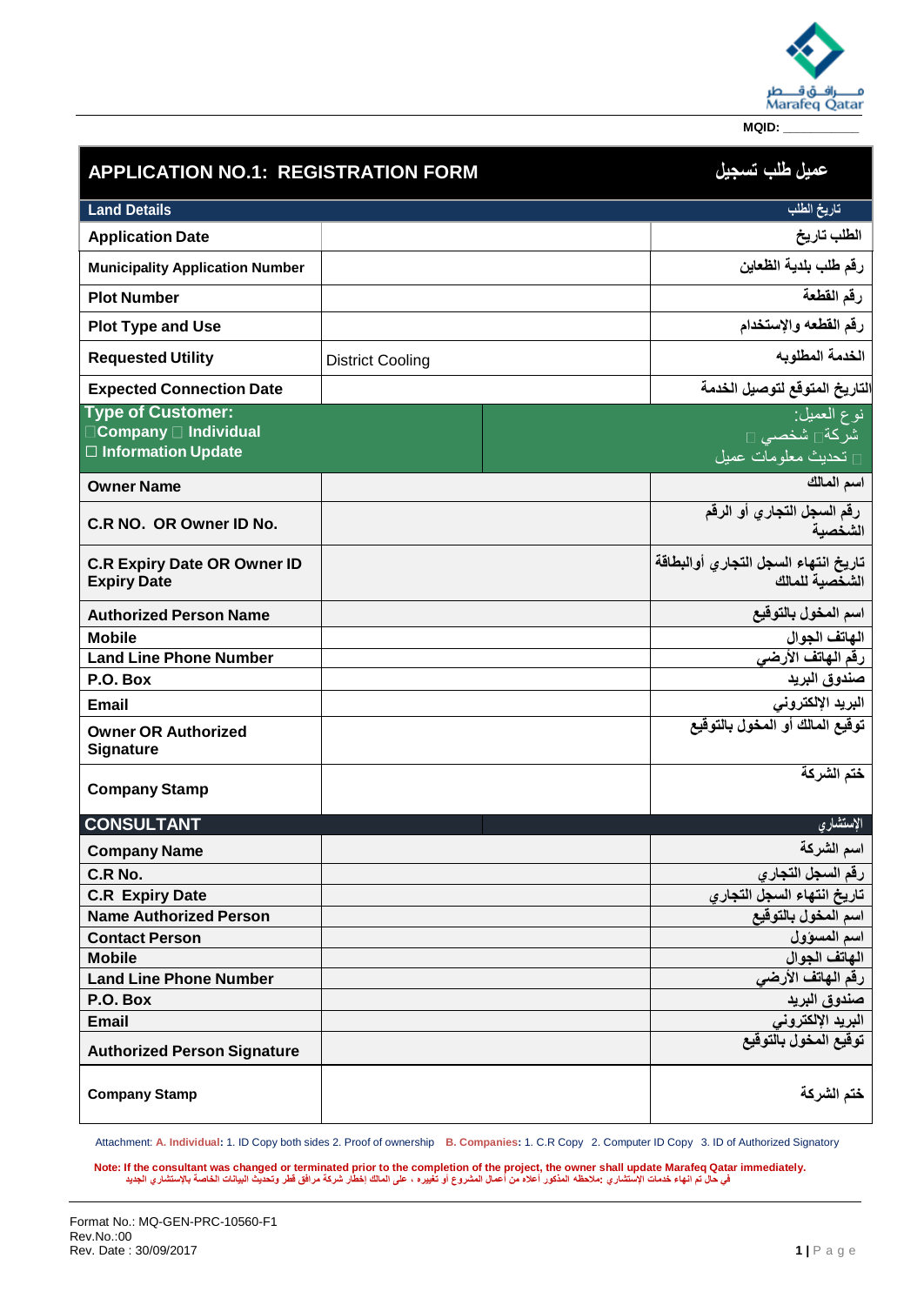

| APPLICATION NO.2: DISTRICT COOLING - DESIGN CONFORMANCE CERTIFICATE |                |  |    |  |  |  |  |
|---------------------------------------------------------------------|----------------|--|----|--|--|--|--|
| <b>DETAILS OF BUILDING</b>                                          |                |  |    |  |  |  |  |
| <b>District Name:</b>                                               |                |  |    |  |  |  |  |
| Customer Id No.:                                                    |                |  |    |  |  |  |  |
| Plot No.:                                                           |                |  |    |  |  |  |  |
| <b>Building Name:</b>                                               |                |  |    |  |  |  |  |
| COOLING DEMAND (1TR = 3.517 kW)                                     |                |  |    |  |  |  |  |
| Gross Floor Area (GFA) approved by LREDC                            | m <sup>2</sup> |  |    |  |  |  |  |
| Gross Floor Area (GFA) actual                                       | m <sup>2</sup> |  |    |  |  |  |  |
| Parking area                                                        | m <sup>2</sup> |  |    |  |  |  |  |
| Total Built up Area (GFA + parking)                                 | m <sup>2</sup> |  |    |  |  |  |  |
| <b>Total Coincident Cooling Demand</b>                              | <b>TR</b>      |  | kW |  |  |  |  |
| <b>Calculated GFA/TR</b>                                            | <b>GFA/TR</b>  |  |    |  |  |  |  |
| <b>DISTRICT COOLING SYSTEM (PRIMARY)</b>                            |                |  |    |  |  |  |  |
| Total Design flow (I/s)                                             |                |  |    |  |  |  |  |
| Design temperature °C (In/Out)                                      |                |  |    |  |  |  |  |
| <b>BUILDING COOLING SYSTEM (SECONDARY)</b>                          |                |  |    |  |  |  |  |
| Total Design flow (I/s)                                             |                |  |    |  |  |  |  |
| Design temperature °C (In/Out)                                      |                |  |    |  |  |  |  |

#### **Compliance Statement**:

The design shall comply with Marafeq Technical Guidelines for the connection of ETS Document No: LUS-CPALL-MAQ-SPE-UT-00004 without any exception unless otherwise a written confirmation from Marafeq Qatar is provided. The installation liabilities/responsibilities remain with the Sub-developer/Customer at all times.

\_\_\_\_\_\_\_\_\_\_\_\_\_\_\_\_\_\_\_\_\_\_\_\_\_\_\_\_\_ \_\_\_\_\_\_\_\_\_\_\_\_\_\_\_\_\_\_\_\_\_\_\_\_\_\_\_\_\_\_\_\_\_\_

(Signature and stamp of Consultant) (Checked and received by Marafeq Qatar)

 $(Date)$   $(Date)$   $(Date)$   $(Date)$   $(Date)$   $(Date)$   $(Date)$   $(Date)$   $(Date)$   $(Date)$   $(Date)$   $(Date)$   $(Date)$   $(Date)$   $(Date)$   $(Date)$   $(Date)$   $(Date)$   $(Date)$   $(Date)$   $(Date)$   $(Date)$   $(Date)$   $(Date)$   $(Date)$   $(Date)$   $(Date)$   $(Date)$   $(Date)$   $(Date)$   $(Date)$   $(Date)$   $(Date)$   $(Date)$   $(Date)$   $(Date)$   $(Date)$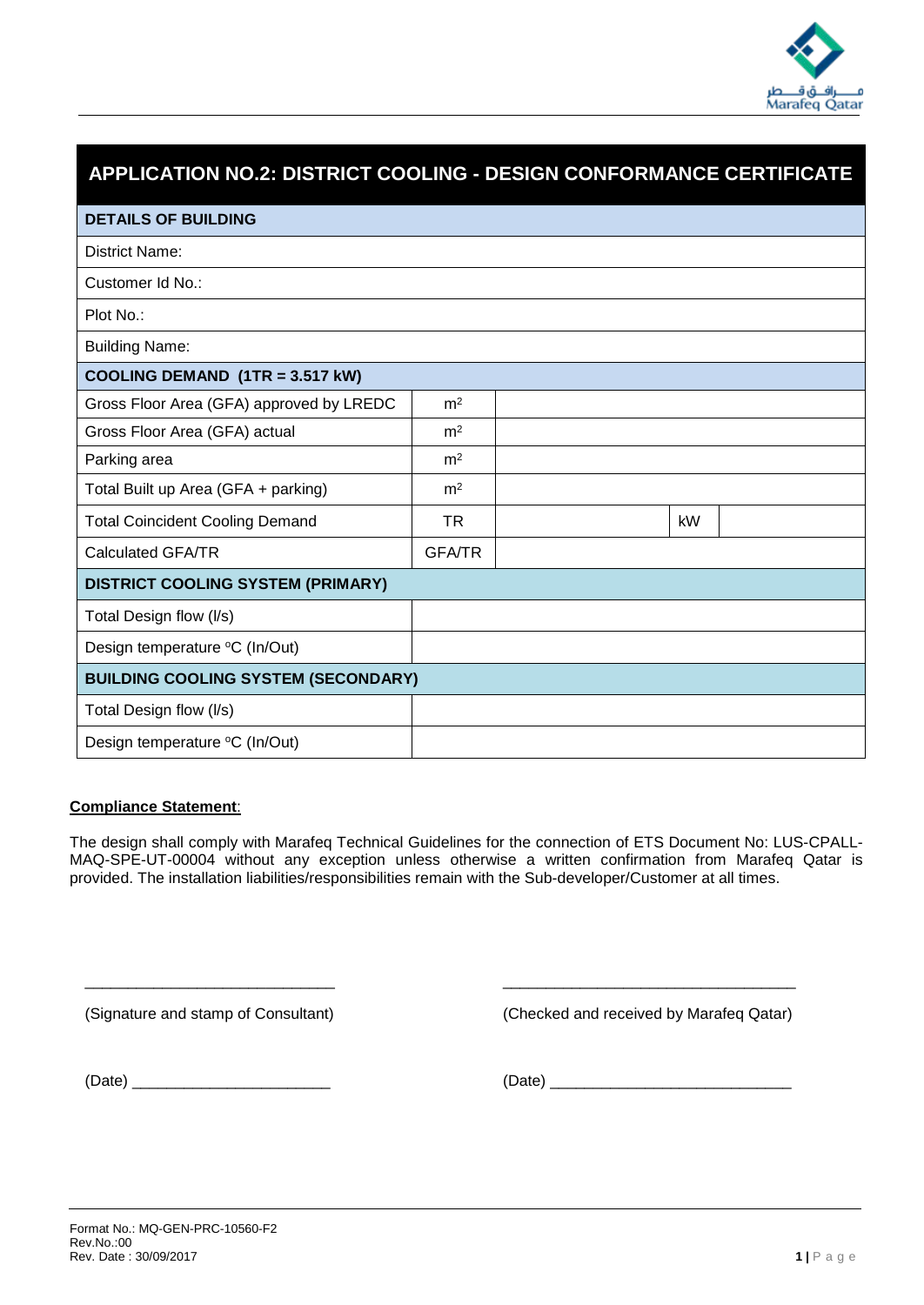

### **APPLICATION NO.3: REQUEST FOR INFORMATION**

| <b>CUSTOMER ID:</b> |  |
|---------------------|--|
|                     |  |

**CUSTOMER ID:** \_\_\_\_\_\_\_\_\_\_\_\_\_\_\_\_\_\_\_\_\_\_ **DATE:**\_\_\_\_\_\_\_\_\_\_\_\_\_\_\_\_\_

**PLOT NO.:** \_\_\_\_\_\_\_\_\_\_\_\_\_\_\_\_\_\_\_\_\_\_\_

| <b>UTILITY TYPE</b>     | For Marafeq use only       |
|-------------------------|----------------------------|
|                         | <b>Total Cooling Load:</b> |
| <b>DISTRICT COOLING</b> | <b>Pipe Size:</b>          |

| Date:                               | Date:                                  |
|-------------------------------------|----------------------------------------|
|                                     |                                        |
|                                     |                                        |
|                                     |                                        |
| (Signature and Stamp of Consultant) | (Signature and stamp of Marafeq Qatar) |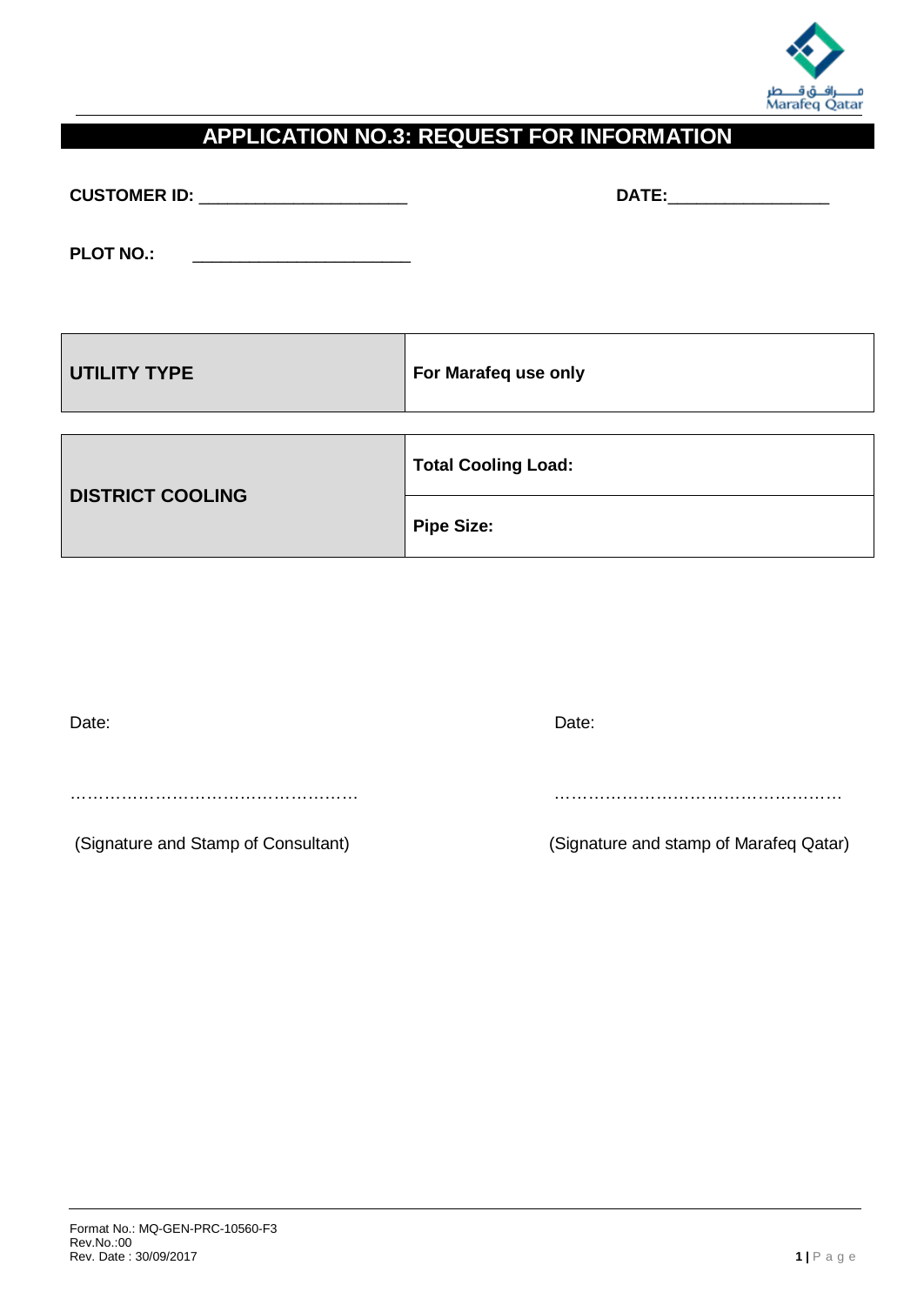

| <b>APPLICATION NO.4: DISTRICT COOLING</b>                                                                                                                                                                                                                                                                                                                                                                                           |                                                                                                                  |                                    |                                       |  |  |
|-------------------------------------------------------------------------------------------------------------------------------------------------------------------------------------------------------------------------------------------------------------------------------------------------------------------------------------------------------------------------------------------------------------------------------------|------------------------------------------------------------------------------------------------------------------|------------------------------------|---------------------------------------|--|--|
|                                                                                                                                                                                                                                                                                                                                                                                                                                     | TO BE COMPLETED BY THE CONSULTANT                                                                                |                                    |                                       |  |  |
| <b>Customer Id:</b>                                                                                                                                                                                                                                                                                                                                                                                                                 |                                                                                                                  | Date:                              |                                       |  |  |
| <b>Plot No.:</b>                                                                                                                                                                                                                                                                                                                                                                                                                    |                                                                                                                  | <b>Building Name:</b>              |                                       |  |  |
| <b>Document Number:</b>                                                                                                                                                                                                                                                                                                                                                                                                             |                                                                                                                  |                                    |                                       |  |  |
|                                                                                                                                                                                                                                                                                                                                                                                                                                     | <b>CONSULTANT INFORMATION</b>                                                                                    |                                    |                                       |  |  |
| <b>Company Name:</b>                                                                                                                                                                                                                                                                                                                                                                                                                |                                                                                                                  | <b>Contact Person:</b>             |                                       |  |  |
| <b>Address:</b>                                                                                                                                                                                                                                                                                                                                                                                                                     |                                                                                                                  |                                    |                                       |  |  |
| Telephone:                                                                                                                                                                                                                                                                                                                                                                                                                          |                                                                                                                  | <b>Mobile:</b>                     |                                       |  |  |
| <b>Fax:</b>                                                                                                                                                                                                                                                                                                                                                                                                                         |                                                                                                                  | Email:                             |                                       |  |  |
|                                                                                                                                                                                                                                                                                                                                                                                                                                     | <b>STAGE</b>                                                                                                     |                                    |                                       |  |  |
| <b>Preliminary Design</b>                                                                                                                                                                                                                                                                                                                                                                                                           | <b>ETS Material Submittal</b>                                                                                    |                                    | Method Statements and Other Documents |  |  |
|                                                                                                                                                                                                                                                                                                                                                                                                                                     | <b>DOCUMENT CHECK LISTS</b>                                                                                      |                                    |                                       |  |  |
| Preliminary Design of ETS primary side is provided by Marafeq for Customer who is submitting design from July 1,<br>2017 and onwards. The new Customer must provide the information listed below.<br>ETS room size and location<br>Building location and site plan drawing<br>Plan and sections showing the district cooling pipe route to the ETS<br>Architectural layout drawing showing the ETS room location including sections |                                                                                                                  |                                    |                                       |  |  |
| and onwards                                                                                                                                                                                                                                                                                                                                                                                                                         | Detail Design of ETS primary side is provided by Marafeq for customer who is submitting design from July 1, 2017 |                                    |                                       |  |  |
| <b>ETS Material Submittals</b>                                                                                                                                                                                                                                                                                                                                                                                                      |                                                                                                                  |                                    |                                       |  |  |
| Primary side pipes & fittings                                                                                                                                                                                                                                                                                                                                                                                                       |                                                                                                                  | Primary side vent and drain valves | Primary side Strainers                |  |  |
| <b>Method Statements and Other Documents</b>                                                                                                                                                                                                                                                                                                                                                                                        |                                                                                                                  |                                    |                                       |  |  |
| Method statement for hydro static testing of primary side of equipment inside ETS room<br>Method statement for flushing, cleaning and passivation for the primary chilled water pipes.<br>Method statement for ETS primary side tie-in connection to District Cooling network.<br>Hydrostatic test results<br>Water quality test report                                                                                             |                                                                                                                  |                                    |                                       |  |  |

(Signature, Date and Stamp of Consultant)

\_\_\_\_\_\_\_\_\_\_\_\_\_\_\_\_\_\_\_\_\_\_\_\_\_\_\_\_\_\_\_\_\_\_\_\_

(Signature, Date and Stamp of Consultant)

 $\overline{\phantom{a}}$  ,  $\overline{\phantom{a}}$  ,  $\overline{\phantom{a}}$  ,  $\overline{\phantom{a}}$  ,  $\overline{\phantom{a}}$  ,  $\overline{\phantom{a}}$  ,  $\overline{\phantom{a}}$  ,  $\overline{\phantom{a}}$  ,  $\overline{\phantom{a}}$  ,  $\overline{\phantom{a}}$  ,  $\overline{\phantom{a}}$  ,  $\overline{\phantom{a}}$  ,  $\overline{\phantom{a}}$  ,  $\overline{\phantom{a}}$  ,  $\overline{\phantom{a}}$  ,  $\overline{\phantom{a}}$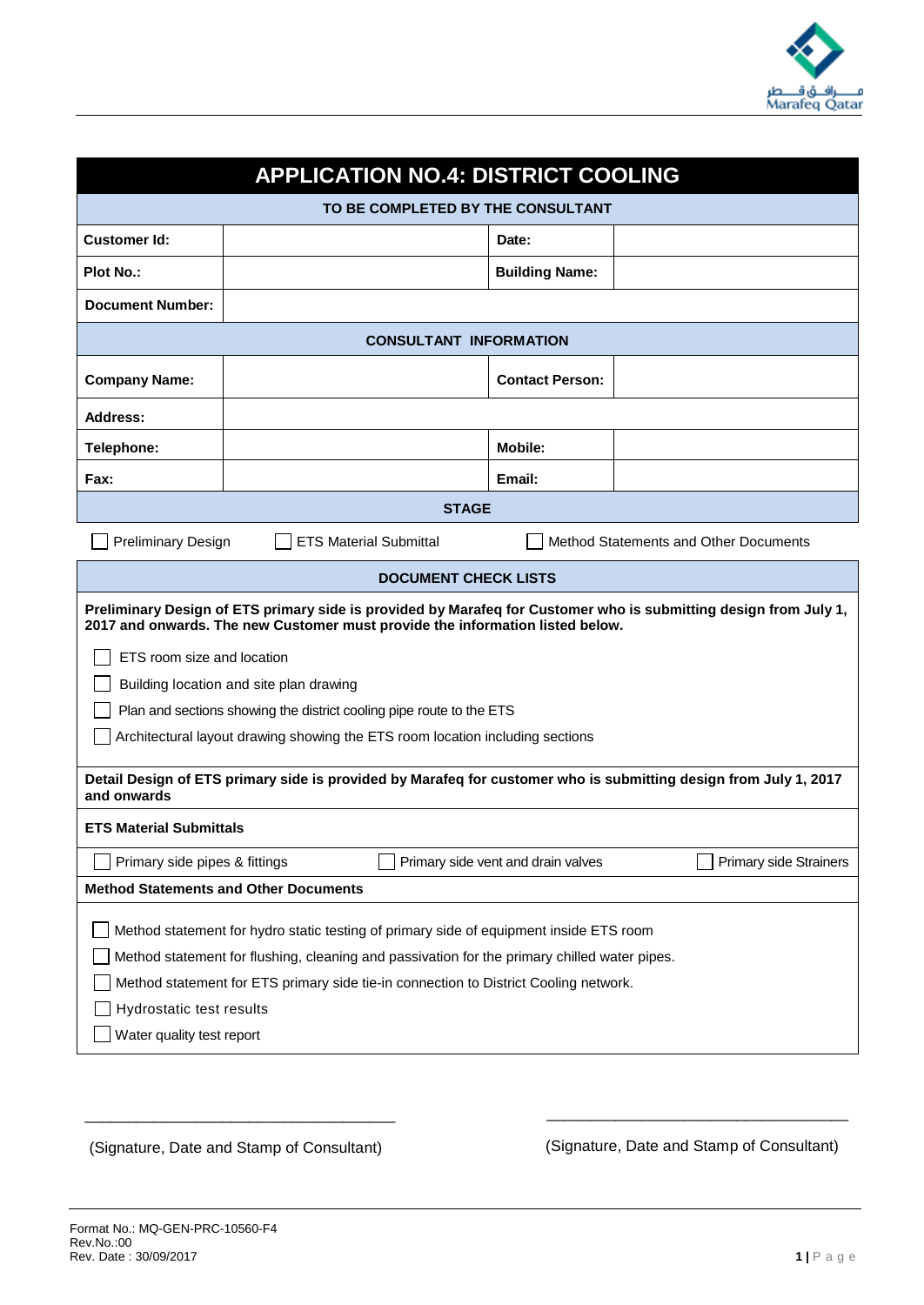

| <b>APPLICATION NO.5: INSPECTION REQUEST FORM</b>                                     |  |                         |            |                         |  |                      |                        |
|--------------------------------------------------------------------------------------|--|-------------------------|------------|-------------------------|--|----------------------|------------------------|
| <b>CUSTOMER ID:</b>                                                                  |  |                         | DATE:      |                         |  |                      |                        |
| <b>PLOT NO.:</b>                                                                     |  |                         |            | <b>BUILDING NAME:</b>   |  |                      |                        |
| <b>UTILITY TYPE:</b>                                                                 |  | <b>District Cooling</b> |            |                         |  |                      |                        |
| <b>INR NO:</b>                                                                       |  |                         |            |                         |  |                      |                        |
| <b>Type of Inspection:</b>                                                           |  |                         |            |                         |  |                      |                        |
| <b>Location and Quantity of Works:</b>                                               |  |                         |            |                         |  |                      |                        |
| <b>Attached Reference Documents:</b>                                                 |  |                         |            |                         |  |                      |                        |
| <b>Requested Inspection Date:</b>                                                    |  |                         |            | <b>Inspection Time:</b> |  |                      |                        |
| <b>Yes</b><br><b>No</b><br>$\blacksquare$<br>$\Box$<br><b>COMMENTS:</b><br>Approved: |  |                         |            |                         |  |                      |                        |
|                                                                                      |  |                         |            |                         |  |                      |                        |
|                                                                                      |  | <b>BUILDING</b>         |            |                         |  | <b>MARAFEQ QATAR</b> |                        |
| <b>CONTRACTOR</b>                                                                    |  | <b>CONSULTANT</b>       |            | <b>INSPECTOR</b>        |  |                      | <b>PROJECT MANAGER</b> |
| Name:                                                                                |  | Name:                   | Name:      |                         |  | Name:                |                        |
| Signature:                                                                           |  | Signature:              | Signature: |                         |  | Signature:           |                        |
| Date:                                                                                |  | Date:                   | Date:      |                         |  | Date:                |                        |
| Stamp:                                                                               |  | Stamp:                  | Stamp:     |                         |  | Stamp:               |                        |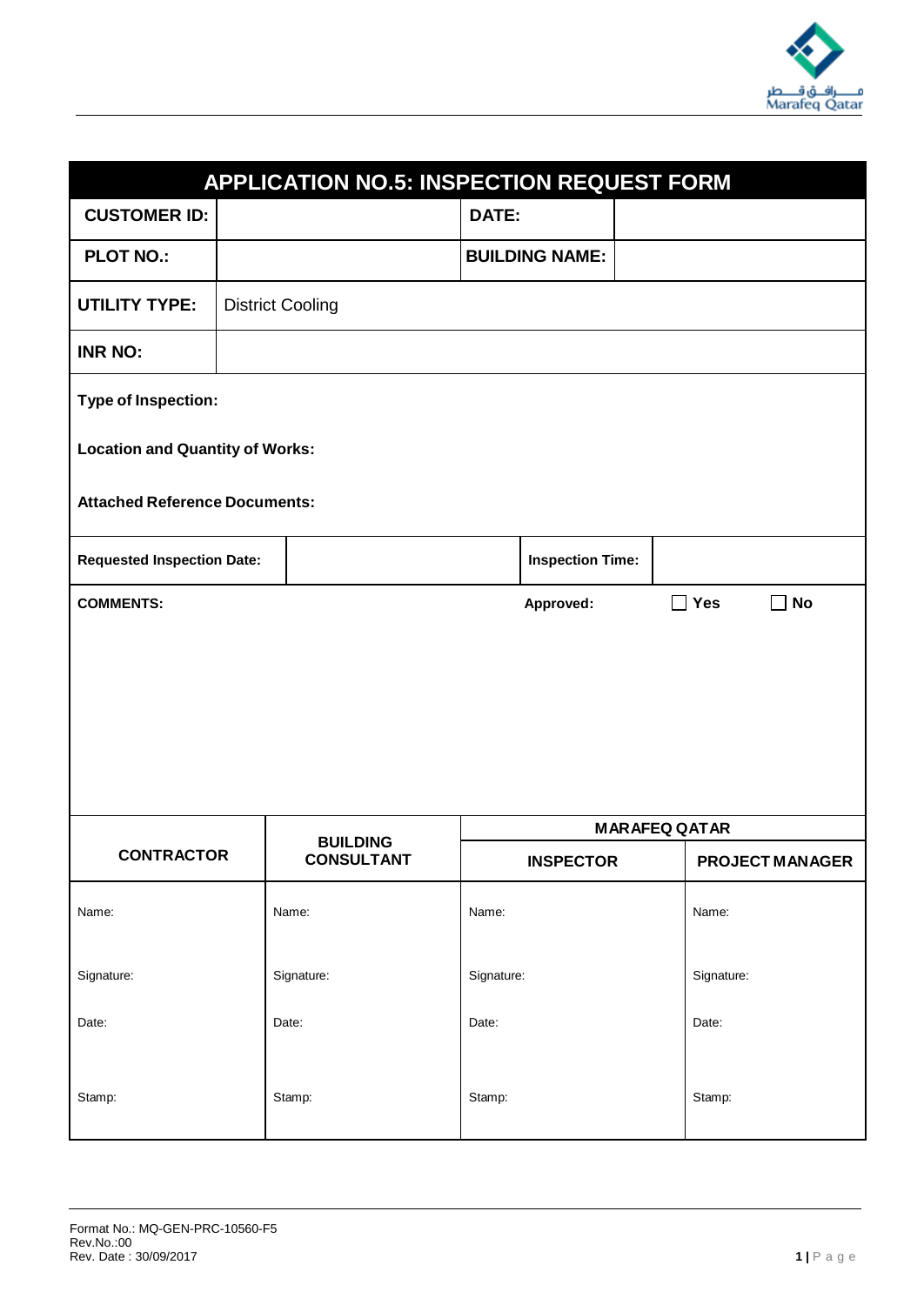

#### APPLICATION NO.6: Check list for ETS Primary Side Tie-in Connection to DC Network

| <b>Customer ID No.:</b>     |                  | <b>Plot No.:</b> |  |
|-----------------------------|------------------|------------------|--|
| <b>Utility Type:</b>        | District Cooling |                  |  |
| Contractor:                 |                  |                  |  |
| <b>Building Consultant:</b> |                  |                  |  |

| SN. | <b>Activity Description</b>                                                             | <b>Contractor</b> | <b>Building</b><br><b>Consultant</b> | <b>Marafeq</b><br>Qatar |
|-----|-----------------------------------------------------------------------------------------|-------------------|--------------------------------------|-------------------------|
| 1   | Final flushing and passivation completed and approved by Marafeq Qatar                  |                   |                                      |                         |
| 2   | Interface permit obtained from the concerned authorities                                |                   |                                      |                         |
| 3   | Tie- In spool hydro tested and approved by Marafeq Qatar                                |                   |                                      |                         |
| 4   | Manual cleaning of tie-in spool done as recommended by chemical<br>cleaning specialist  |                   |                                      |                         |
| 5   | Ensured network isolation valves are closed in co-ordination with network<br>contractor |                   |                                      |                         |
| 6   | Informed network contractor prior to start network pipe cutting.                        |                   |                                      |                         |
| 7   | Water draining arrangements from network line and ETS primary line<br>approved.         |                   |                                      |                         |
| 8   | Fit up and welding approval obtained from Marafeq for Tie-in pipe.                      |                   |                                      |                         |
| 9   | NDT (RT) report submitted for approval.                                                 |                   |                                      |                         |
| 10  | Water re-filling method and protection chemical addition procedure<br>approval          |                   |                                      |                         |
| 11  | Circulation arrangements after chemical filling to the system                           |                   |                                      |                         |
| 12  | Field joint kit material and installation method approval obtained from MQ              |                   |                                      |                         |
| 13  | LDS value verified and recorded with Network contractor                                 |                   |                                      |                         |
| 14  | Field joint installation inspection and approval from Marafeq Qatar.                    |                   |                                      |                         |
| 15  | Final sampling with Marafeq Presence.                                                   |                   |                                      |                         |
| 16  | Submittal of Final water quality report.                                                |                   |                                      |                         |
| 17  | FOC duct connection and proper back filling with dune sand                              |                   |                                      |                         |

|  |  | <b>Comments:</b> |
|--|--|------------------|
|--|--|------------------|

**Contractor: \_\_\_\_\_\_\_\_\_\_\_\_\_\_\_\_\_\_\_\_\_\_\_\_\_\_ Signature: \_\_\_\_\_\_\_\_\_\_\_\_\_\_\_\_\_\_\_\_\_\_\_ Date: \_\_\_\_\_\_\_\_\_\_\_\_\_\_\_\_\_\_**

| <b>Building Consultant:</b> | Signature: | Date: |
|-----------------------------|------------|-------|
|                             |            |       |
| <b>Marafeg Qatar:</b>       | Signature: | Date: |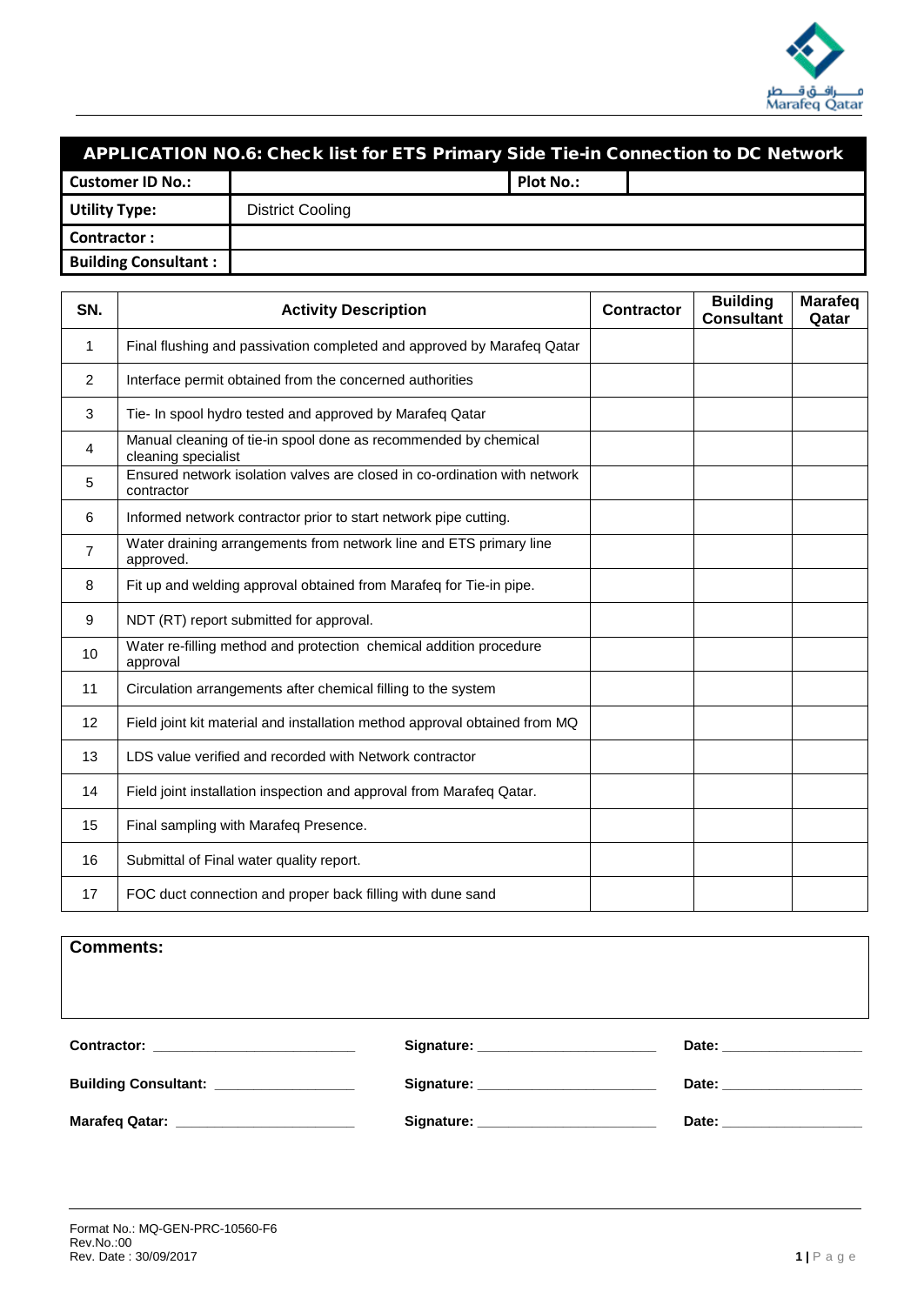

|                                                                                                                    |                                  |             | <b>APPLICATION NO.7: SITE INTERFACE PERMIT</b> |                |  |  |
|--------------------------------------------------------------------------------------------------------------------|----------------------------------|-------------|------------------------------------------------|----------------|--|--|
| <b>CUSTOMER ID NO.:</b>                                                                                            |                                  |             | PLOT NO.:                                      |                |  |  |
| <b>UTILITY TYPE:</b>                                                                                               | <b>District Cooling</b>          |             |                                                |                |  |  |
| <b>PERMIT NUMBER:</b>                                                                                              |                                  |             | REV. NO.:                                      | DATE:          |  |  |
| <b>NAME OF CONTRACTOR:</b>                                                                                         |                                  |             |                                                |                |  |  |
| <b>NAME OF REQUESTER:</b>                                                                                          |                                  |             |                                                |                |  |  |
| <b>NAME OF RESPONSIBLE</b><br><b>SUPERVISOR:</b>                                                                   |                                  |             |                                                |                |  |  |
| <b>REFERENCE DOCUMENTS:</b><br>REV. NO<br><b>REMARKS</b><br>(Inspection request, Shop Drg, etc)                    |                                  |             |                                                |                |  |  |
| METHOD STATEMENT: copy attached                                                                                    |                                  |             |                                                |                |  |  |
|                                                                                                                    | <b>DESCRIPTION OF WORKS:</b>     |             |                                                |                |  |  |
| <b>LOCATION AND DESCRIPTION OF CONNECTION REQUESTED:</b><br>Location:<br><b>Description of Connection Request:</b> |                                  |             |                                                |                |  |  |
| <b>STAKEHOLDERS</b>                                                                                                |                                  | <b>NAME</b> | <b>SIGNATURE &amp; Date</b>                    | <b>Remarks</b> |  |  |
| 1<br>Developer Contractor                                                                                          |                                  |             |                                                |                |  |  |
| $\overline{2}$                                                                                                     | Developer Supervision Consultant |             |                                                |                |  |  |
| 3<br>Marafeq Customer Service                                                                                      |                                  |             |                                                |                |  |  |
| 4<br>Marafeq Site Supervsion                                                                                       |                                  |             |                                                |                |  |  |
| 5<br>Marafeq O&M                                                                                                   |                                  |             |                                                |                |  |  |
| Network Contractor<br>6                                                                                            |                                  |             |                                                |                |  |  |
| $\overline{7}$<br><b>PMCM Infrastructure</b>                                                                       |                                  |             |                                                |                |  |  |
| 8<br>Lusail City Operation                                                                                         |                                  |             |                                                |                |  |  |

| <b>PERMIT AUTHORITY:</b> |  |  |  |
|--------------------------|--|--|--|
|                          |  |  |  |

9 Others (if required)

|     | <b>DOCUMENT REVIEW STATUS</b>                                                                                                             |                                                                                                                                                                                                                                               |      |  |  |  |  |
|-----|-------------------------------------------------------------------------------------------------------------------------------------------|-----------------------------------------------------------------------------------------------------------------------------------------------------------------------------------------------------------------------------------------------|------|--|--|--|--|
| Π   | STATUS 1: WORK MAY PROCEED. (Requester to ensure that the branch is isolated from Main feed and in safe conditions for tie-in activities) |                                                                                                                                                                                                                                               |      |  |  |  |  |
|     |                                                                                                                                           | STATUS 2: REVISE & RESUBMIT. WORK MAY PROCEED SUBJECT TO INCORPORATION OF COMMENTS INDICATED.                                                                                                                                                 |      |  |  |  |  |
|     | <b>STATUS 3: REVISE &amp; RESUBMIT, WORK MAY NOT PROCEED.</b>                                                                             |                                                                                                                                                                                                                                               |      |  |  |  |  |
| - 1 | <b>STATUS 4: REVIEW NOT REQUIRED. WORK MAY PROCEED.</b>                                                                                   |                                                                                                                                                                                                                                               |      |  |  |  |  |
|     | CONTRACT TECHNICAL SPECIFICATIONS AND DRAWINGS.                                                                                           | PERMISSION TO PROCEED SHALL NOT CONSTITUTE ACCEPTANCE OR APPROVAL OF DESIGN DETAILS, CALCULATIONS, AND ANALYSES, TEST<br>METHODS. OR MATERIALS DEVELOPED OR SELECTED BY CONTRACTOR AND SHALL NOT RELIEVE CONTRACTOR FROM FULL COMPLIANCE WITH |      |  |  |  |  |
|     | <b>NAME</b>                                                                                                                               | <b>SIGNATURE</b>                                                                                                                                                                                                                              | DATE |  |  |  |  |
|     |                                                                                                                                           |                                                                                                                                                                                                                                               |      |  |  |  |  |

**PERMIT AUTHORITY : APPROVED NOT APPROVED PERMIT VALIDITY: up to** *\_\_ \_\_\_. 201\_*

| <b>POST-EXCAVATIONS SIGNS-OFF:</b>                                                         |                   |                     |       |             |  |
|--------------------------------------------------------------------------------------------|-------------------|---------------------|-------|-------------|--|
| <b>RESPONSIBLE SUPERVISOR:</b>                                                             |                   |                     |       |             |  |
| <b>EXCAVATION CLOSED</b>                                                                   | $\Box$ YES        | $\Box$ NO           | DATE: |             |  |
| <b>PERMIT AUTHORITY:</b>                                                                   | $\sqcap$ approved | $\Box$ NOT APPROVED |       |             |  |
| <b>NAME</b>                                                                                |                   | <b>SIGNATURE</b>    |       | <b>DATE</b> |  |
| This form has to be closed and original form has to be back to Service provider (Marafeq). |                   |                     |       |             |  |